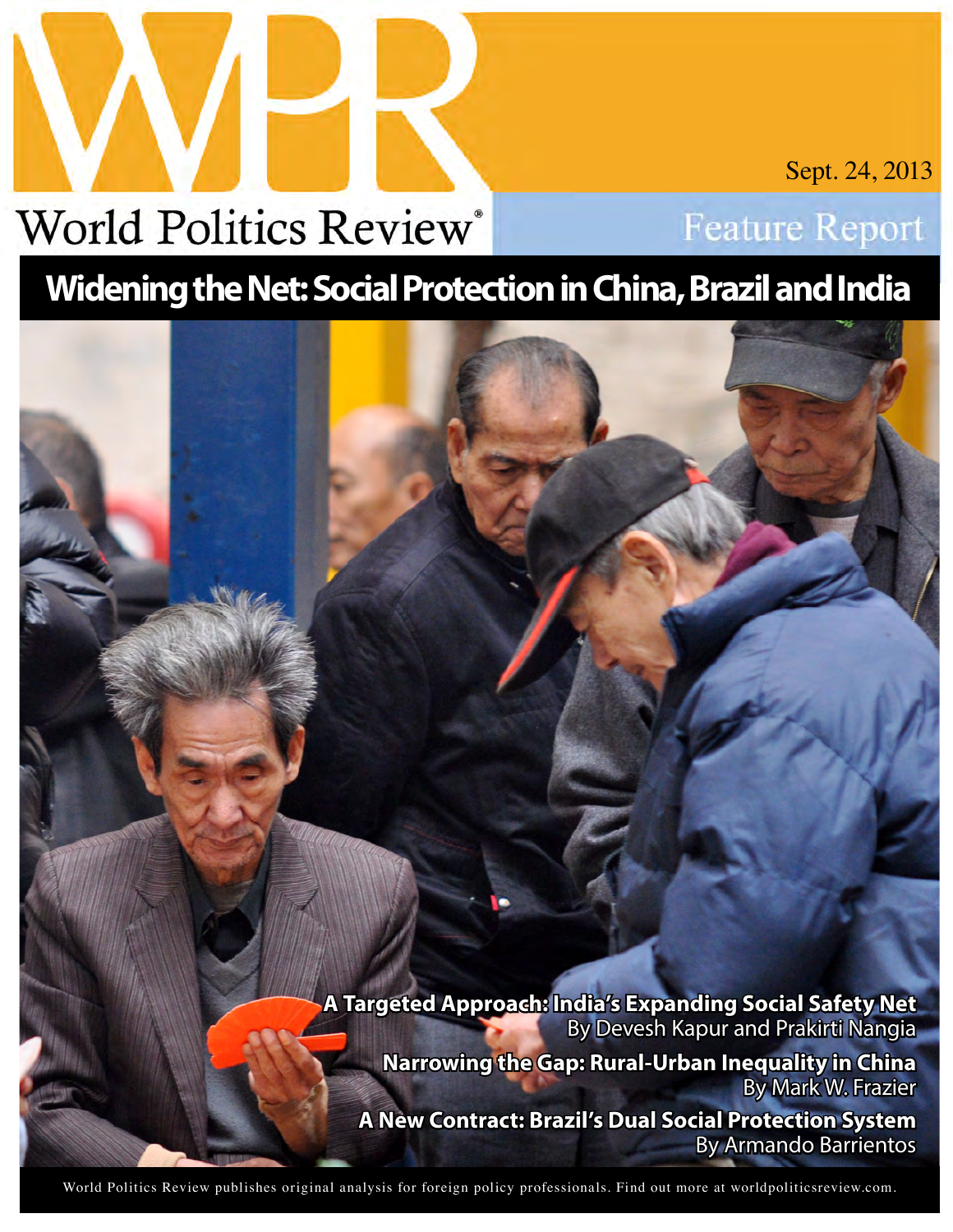### A Targeted Approach: India's Expanding Social Safety Net

### By Devesh Kapur and Prakirti Nangia



India's sheer size and poverty have meant that addressing the needs of its hundreds of millions of poor and vulnerable citizens has preoccupied Indian policymakers since independence. Unsurprisingly, the mix of strategies, the resulting policy instruments to undergird them and their relative effectiveness have been a matter of contentious debate.

As with other poor developing countries, India's efforts to improve the welfare of its vulnerable populations have, at least in principle, involved three major components. The first, given the abysmally low income of the average Indian household, has been to try to raise incomes through growth with the assumption that higher incomes reduce vulnerability to shocks and provide the ability to self-insure. The second component has been to provide public goods and thereby lay the foundations for equal opportunity. The third has involved efforts to weave safety nets for communities and individuals that are especially vulnerable.

India has done modestly well on the first component, especially in recent years, although the country's growth has been less inclusive than that in comparable high-growth countries, in particular because of its inability to develop labor-intensive manufacturing. By contrast, India's record on universal public goods, ranging from the quality of public health and primary education to water and sanitation, has been woeful. India has partially sought to compensate for the weaknesses of its provision of basic public goods with attempts to build a welfare state. Social safety nets, defined here as mechanisms that assist individuals in maintaining what the community views as a basic standard of living, have become a key part of these efforts.

#### **Stitching Social Safety Nets: What Are the Drivers?**

The core normative rationale for establishing social safety nets lies in the structure of the Indian labor force. According to the most recent official data—the 68th round of the National Sample Survey on Employment and Unemployment in India—the Indian workforce totaled 473 million on Jan. 1, 2012, of which 70 percent was rural. Forty-nine percent of this workforce was employed in the primary sector, mainly agriculture; 24 percent in the secondary sector, especially construction; and the rest, 27 percent, in the tertiary sector. Fifty-two percent of the labor force was selfemployed; 30 percent was casual labor; and just 18 percent had regular wages or were salaried employees. With the majority of India's labor force in occupations with low incomes, high variance and no social protection, the normative case for social safety nets is self-evident.

An additional normative rationale lies in the concentration of vulnerability in specific social and demographic groups. These include India's historically socially marginalized groups, tribal populations and Dalits—the erstwhile "untouchables"—that constitute nearly a quarter of the country's population; women, whose marginalization results from the strong gender bias in the country; other demographic groups such as children, especially girls, and the aged, especially widows; and geographically concentrated pockets of vulnerability in remote areas.

A third normative reason stems from the erosion of traditional social safety nets, in particular the shift from joint families to more nuclear families, especially in urban India. Traditionally,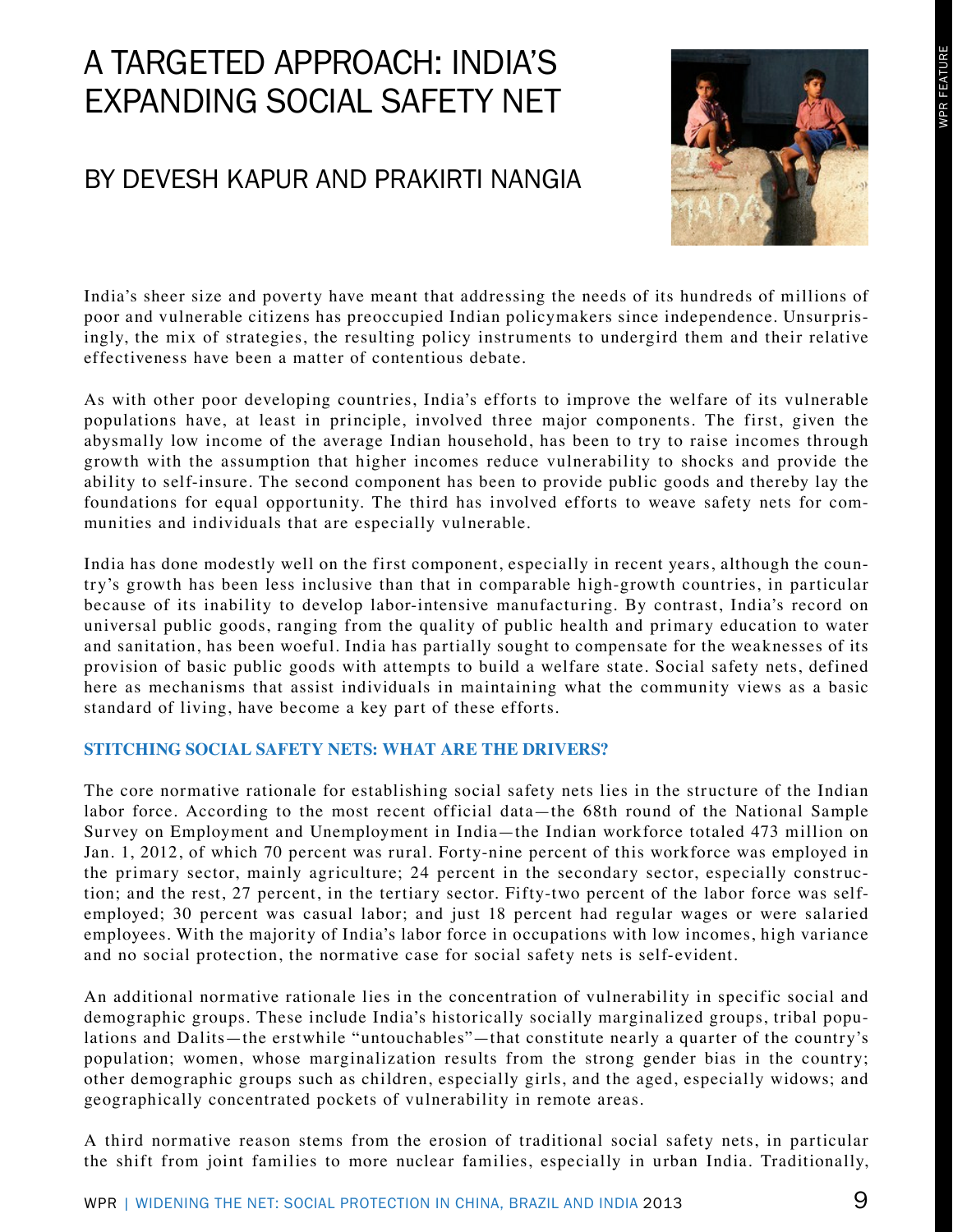parents no longer able to work relied on sons to provide sustenance in old age. Although this system worked imperfectly—for example it gave rise to phenomena such as son preference, which is associated with female infanticide and discrimination against girls—it did provide some security in old age. More recently, however, the social dislocations caused by modernization and related trends—including expansion of the market economy, urbanization, migration, rising consumption and a population bulge caused by falling mortality rates—have strained the family-based system of social welfare.

But perhaps political economy factors are even more compelling. It has been suggested that the increasing use of targeted social safety nets represents an incremental reduction in the scope of the state in social and economic affairs in India. Accordingly, the trajectory of social policy development is linked to the shift to pro-market ideas. However, this explanation is insufficient given the relatively modest levels of public good provision even prior to the period of economic liberalization.

In fact, efforts to create a social safety net since the 1990s can be traced to other macro-transformations in the Indian polity. First, the greater intensity of electoral competition has led political parties to pay more attention to policies that serve to activate well-defined constituencies and gain their electoral support. [As one observer recently argued](http://www.indianexpress.com/news/once-upon-a-food-bill/1160880), the expansion of the social welfare system under the Congress Party's watch has given the party "something of a narrative around the welfare state," allowing it to make the claim that it is trying to fulfill its part of the social contract. Where electoral competition is intense, such a claim can garner crucial support.

Second, the increasing fiscal capacity of the state has given it greater spending capacity, which in turn has facilitated the proliferation of transfer schemes. The central government's tax revenue, for example, increased from about 3.5 percent of GDP in 1950-1951 to 7.2 percent of GDP in 2011- 2012, while total taxes—combined for central and state governments—rose from 6.2 percent to 16.4 percent of GDP in the same period. Meanwhile, the economy expanded 18-fold in real terms. With greater revenue came greater ability to fund transfer schemes.

Third, even while the state's fiscal capacity expanded considerably, its administrative capacity, especially at the local level, did not—and indeed may have even weakened. This meant that public schools and hospitals repeatedly failed to provide quality services, which gave elected officials further incentive to bypass some of the state apparatus through transfer schemes.

And fourth, civil society activism has been particularly important in fomenting a turn to welfare guarantees in the form of justiciable rights to education and employment, among other services. The rights-based approach to welfare empowers prospective recipients to make legal claims on promised benefits, and has emerged as a mechanism to make the state more accountable.

Combined, these causes have worked to induce a shift toward targeted safety-net programs.

#### **A Stronger Weave**

In the early years after independence, the Indian government, inspired by ideas of Fabian socialism, passed laws requiring employers to provide workers with a social safety net that included work injury compensation, sickness benefits, maternity leave and other basic benefits. The Employees' State Insurance Act of 1948 (ESIC), which covered workers employed in factories and manufacturing units of specified size who earned wages lower than a specified ceiling, is an example of such legislation. Under this act, benefits were to be financed by employer and employee contributions, which were collected as a fixed percentage of employees' wages. This program had a major shortcoming, however: Its coverage was limited to a sub-set of formal-sector workers, who constitute just six percent of the Indian workforce. In 2011, for example, only about 3.4 percent of the entire Indian workforce was covered by the ESIC, with an expenditure of about a half-billion dollars.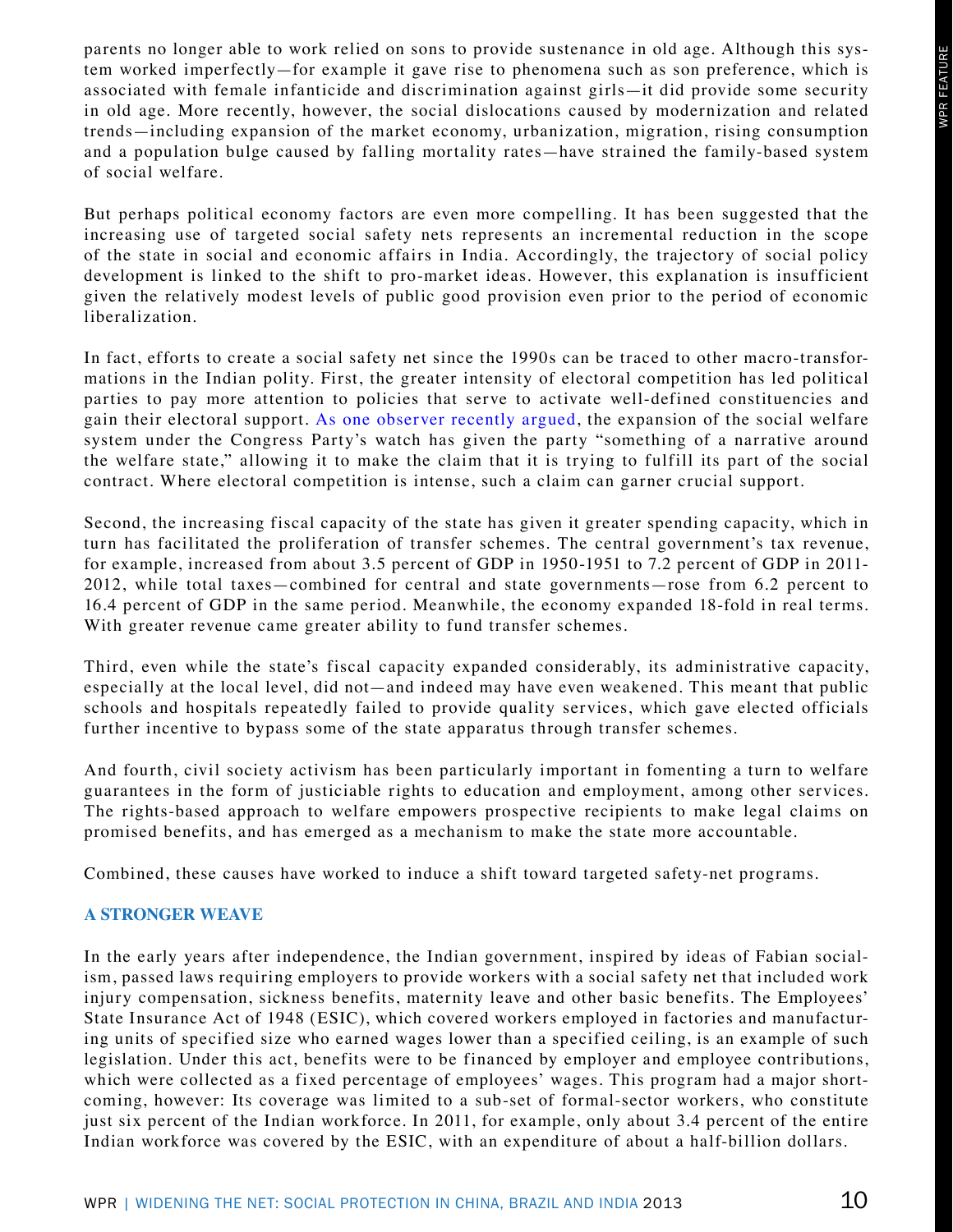It was only later that India began developing social safety net programs for the bulk of its population in the informal sector, adopting several approaches. First, a distinction exists between programs that facilitate in-kind transfers, those that facilitate direct cash transfers and those that pool risk to provide insurance against shocks. Within the second category, cash-transfer programs, a further distinction can be drawn between programs incentivizing desired behavior that might otherwise not occur, such as institutional delivery by poor women; those providing relief in case of long-term need, such as that arising from old age and widowhood; and those protecting against short-term vulnerability, such as unemployment.

#### **In-Kind Transfer Programs**

One of the major in-kind transfer programs provides subsidized food to poor families, with the additional goal of increasing agricultural output. The Public Distribution Scheme (PDS), which was a universal scheme that began soon after the Bengal famine of 1943 but was converted into a targeted scheme in the 1990s, has been the primary instrument for achieving food security. Under the PDS, the Indian government guarantees a minimum support price for particular agricultural products, purchasing them and then releasing some at subsidized rates to families below the poverty line. The food subsidy, along with fuel and fertilizer subsidies, constitutes the bulk of public subsidies, costing the government about \$15 billion in 2012. In 2013 India passed a landmark food security bill under which 75 percent of the rural population and 50 percent of the urban population—an estimated 800 million people—will receive 5 kilograms of wheat, rice and coarse cereals each month for the equivalent of about 5 cents, 3 cents and 2 cents per kilogram, respectively. This is estimated to increase the food subsidy by an additional \$6 billion. Critically, however, the PDS has been given a legal umbrella, making it a justiciable right.

#### **Direct Cash Transfer Programs**

Despite considerable opposition from activist groups for a variety of reasons—the possible misuse of cash by recipients; the erosion of real value of cash benefits under high inflation; the poor state of the banking system, especially in rural areas; and the fear that this could the leading edge of a "neoliberal" agenda to weaken the state's obligations to the poor—there has been significant growth in different types of cash transfer programs in India. One type has sought to incentivize desired behavior through direct financial assistance. For instance, the Janani Suraksha Yojana (JSY), known as the National Maternity Benefit Scheme in an earlier incarnation, is a safe motherhood scheme that promotes institutional delivery among poor pregnant women by providing them with cash benefits for such deliveries. In addition, community-level accredited social health activists (ASHAs) are tasked with identifying eligible women and helping them arrange prenatal health checkups, postnatal tests, immunization for the newborns and so forth. Although not universal, the scheme has wide coverage: Recent data from the Indian government indicate that more than 57 million women have received benefits under the JSY since its inception in 2005. The program cost the government more than \$250 million at the current exchange rate in 2011-2012.

A second set of policies provides relief to the poor in times of long-term need. Begun in 1995, the National Social Assistance Program (NSAP)—which includes an old-age pension scheme, a widow pension scheme, a disability pension scheme and a scheme for assistance to families in case of the death of the primary breadwinner—is a means-tested financial assistance program. The oldage pension is available to destitute individuals older than 60 years of age. While the size of the pension is small—about \$3.21 to \$8.03 monthly depending on the scheme—NSAP is among the largest programs in terms of the number of beneficiaries. Benefits from the four NSAP schemes mentioned above, for instance, reached more than 27 million people in 2012. A recent study found that the allocation for the program has increased threefold in the past six years, reaching \$1.4 billion in 2013-2014. The incidence of benefits varies widely across states, however, accruing to nearly all eligible beneficiaries in some states and to a small percentage, as low as 13 percent, in others. The reasons for these differences range from varying political incentives to different degrees of bureaucratic capacity at the state and local level.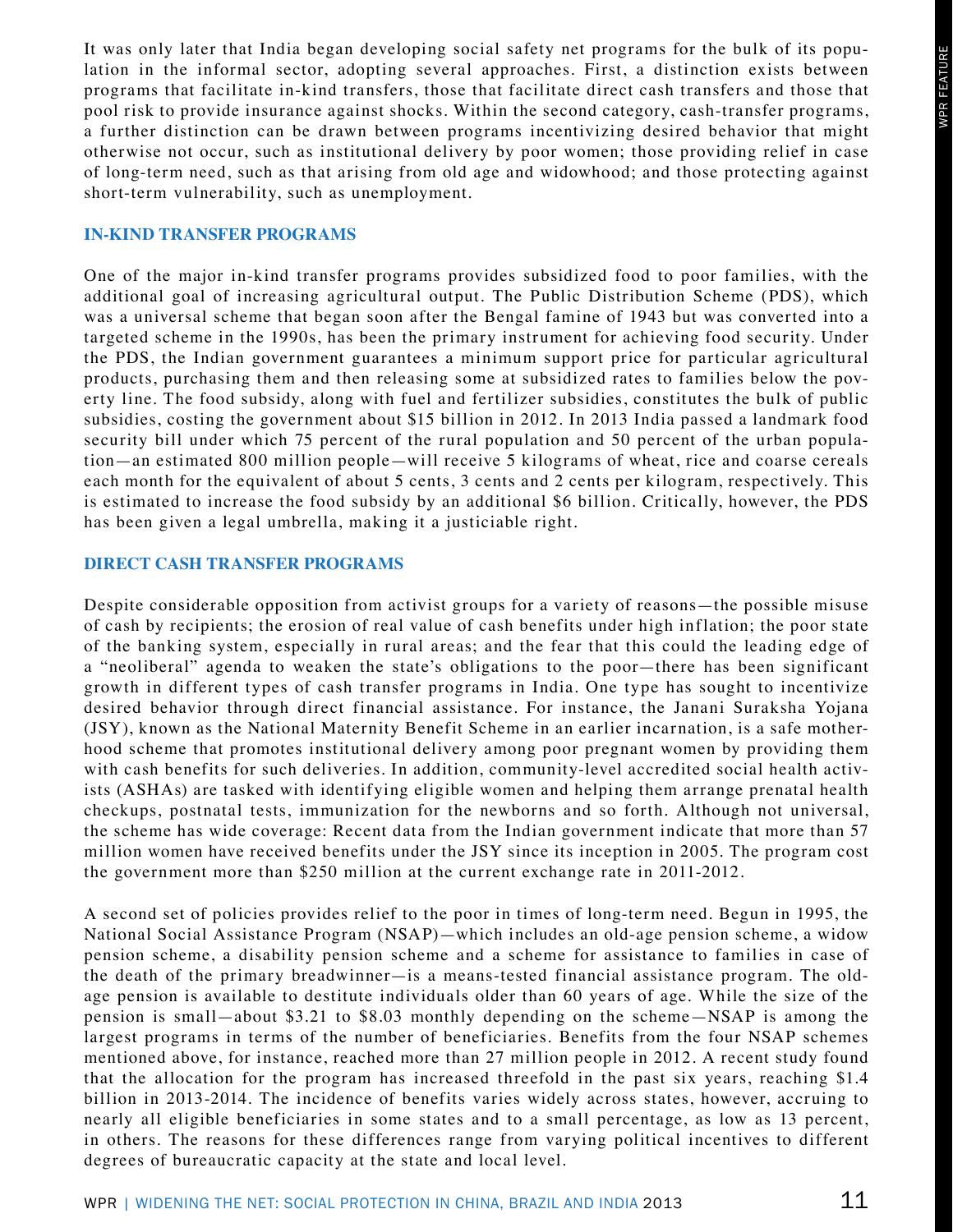Another program that seeks to address long-term need is the Indira Awaas Yojana (IAY), or Indira Housing Scheme, that commenced on a small scale in 1985 and expanded considerably after 1996. The housing scheme provides cash grants to the rural poor to construct dwelling units or improve "kutcha" or temporary units. The IAY is among the most expensive schemes run by the central government. In 2012-2013, for example, \$2.2 billion was allocated to this program. A recent World Bank study estimated that about 1.6 million houses are built every year under the scheme.

A third set of policies has focused on providing relief in case of short-term fluctuations in living standards. One aim is to augment incomes of the rural poor through a variety of job creation programs. The largest and most vulnerable group in India is rural landless labor. Lacking assets, it has little bargaining power and is particularly vulnerable to the vagaries of agricultural output. Over the years, a large amount of resources—administrative, financial and intellectual—has been deployed on employment programs through public works. While these vary in the nature of payment, type of work, number of days of work and other factors, it must be emphasized that for the extremely poor in India, remaining unemployed is not an option: A poor person has to do some work for someone, just for basic physical survival. Therefore these public works schemes can benefit people only to the extent that the wages paid to these workers on the public works projects are higher than market wages—what economists call their "opportunity costs."

The National Rural Employment Guarantee Act (NREGA) of 2005 created one such public works program designed to provide relief in case of short-term unemployment. Building on a model first implemented experimentally in some areas of the state of Maharashtra in 1965 and expanded to the rest of the state in 1979, NREGA guarantees at least 100 days yearly of paid employment to rural households with adult members willing to perform unskilled labor on public works projects. The idea is to ensure a basic standard of living during lean periods of little agricultural activity. NREGA is in essence a conditional cash transfer program. It is the largest safety net scheme currently in place, costing the government 38 percent of all safety net expenditure in 2009. In 2012- 2013, nearly 50 million households found some employment through this program, and it generated nearly 2.3 billion person-days of employment.

A special feature of NREGA is that it provides a guarantee or justiciable right to employment. This rights-based approach to social policy can also be seen in the right to education act, passed in 2009, and the right to food legislation of 2013. The turn to a rights-based approach in the past decade has been driven by an increasingly activist civil society, which has had a seat at the political table through the National Advisory Council, an advisory group representing civil society interests.

#### **Insurance Schemes**

Another set of programs pools risk to avert deprivation in advance. The Rashtriya Swasthya Bima Yojana (RSBY) or the National Health Insurance Program, seeks to protect poor families from negative income shocks caused by health needs. Although considered an insurance scheme, the RSBY is not contributory in nature—it does not require prospective beneficiaries to pay premiums in advance. Instead, central and state governments directly pay the insurer on behalf of beneficiaries, who are entitled to hospital services worth up to approximately \$460 every year. The beneficiaries are responsible for paying only a small registration fee of about 45 cents out of pocket. [A](http://www.cgdev.org/sites/default/files/early-success-indias-health-insurance.pdf)  [recent study](http://www.cgdev.org/sites/default/files/early-success-indias-health-insurance.pdf) (.pdf) by the Center for Global Development notes that more than 110 million people have received benefits from this scheme, and that the scheme has been found to increase utilization of hospital care by the poor and reduce out-of-pocket payments for healthcare.

#### **Conclusion**

Although social safety nets in India had a late start, they have expanded considerably in recent years. However, their effectiveness in protecting vulnerable populations will depend on four factors.